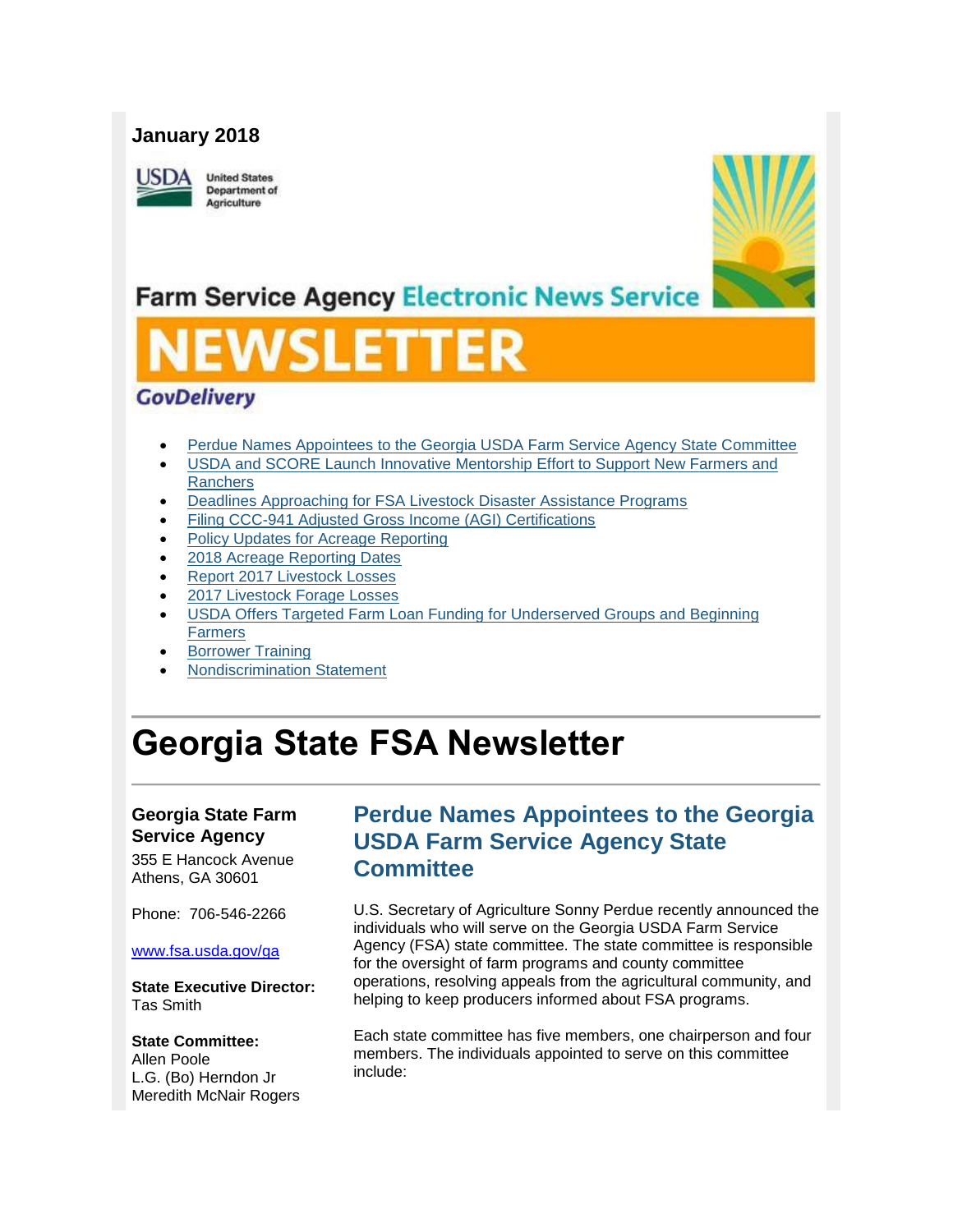Donnie Smith

**Administrative Officer:** Dianne R. Westmoreland

**Farm Loan Chief:** Robert Tyson

**Farm Programs Chief:** Brett Martin

**Public Affairs/Outreach** Neal Leonard

To find contact information for your local office go to [www.fsa.usda.gov/ga](http://www.fsa.usda.gov/ga)

- Committee Chair Allen Poole Haralson County
- L.G. (Bo) Herndon, Jr Vidalia
- Meredith McNair Rogers Camilla
- Donnie Smith Willacoochee

The Farm Service Agency serves farmers, ranchers and agricultural partners through the delivery of effective, efficient agricultural programs. The agency offers farmers a strong safety net through the administration of farm commodity and disaster programs. FSA continues to conserve natural resources and also provides credit to agricultural producers who are unable to receive private, commercial credit, including special emphasis on beginning, underserved and women farmers and ranchers.

Under the direction of Secretary Sonny Perdue, the USDA will always be facts-based and data-driven, with a decision-making mindset that is customer-focused. Secretary Perdue leads the USDA with four guiding principles: to maximize the ability of American agriculture to create jobs, sell food and fiber, and feed and clothe the world; to prioritize customer service for the taxpayers; to ensure that our food supply is safe and secure; and to maintain good stewardship of the natural resources that provide us with our miraculous bounty. Understanding that we live in a global economy where trade is of top importance, Secretary Perdue has pledged to be an unapologetic advocate for American agriculture.

## <span id="page-1-0"></span>**USDA and SCORE Launch Innovative Mentorship Effort to Support New Farmers and Ranchers**

USDA is collaborating with SCORE – [www.score.org](http://www.score.org/) - the nation's largest network of volunteer, expert business mentors in an effort to provide free business mentoring to farmers, ranchers, and other agricultural and rural business owners.

SCORE volunteer mentors with backgrounds in finance, accounting, marketing, operations, business and financial planning will provide local expertise and free one-on-one business mentoring to new and existing farmers and business owners as they work through the process of starting up and maintaining their businesses. No matter what stage your business is in, SCORE volunteer mentors can help in developing business plans, navigating financing and legal issues, identifying new markets, and other topics in order to help you succeed.

FSA invites you to learn more and sign up for a mentor today at [https://newfarmers.usda.gov/mentorship.](https://newfarmers.usda.gov/mentorship)

## <span id="page-1-1"></span>**Deadlines Approaching for FSA Livestock Disaster Assistance Programs**

Livestock producers are reminded that deadlines for the Livestock Forage Disaster Program (LFP) and the Livestock Indemnity Program (LIP) are quickly approaching.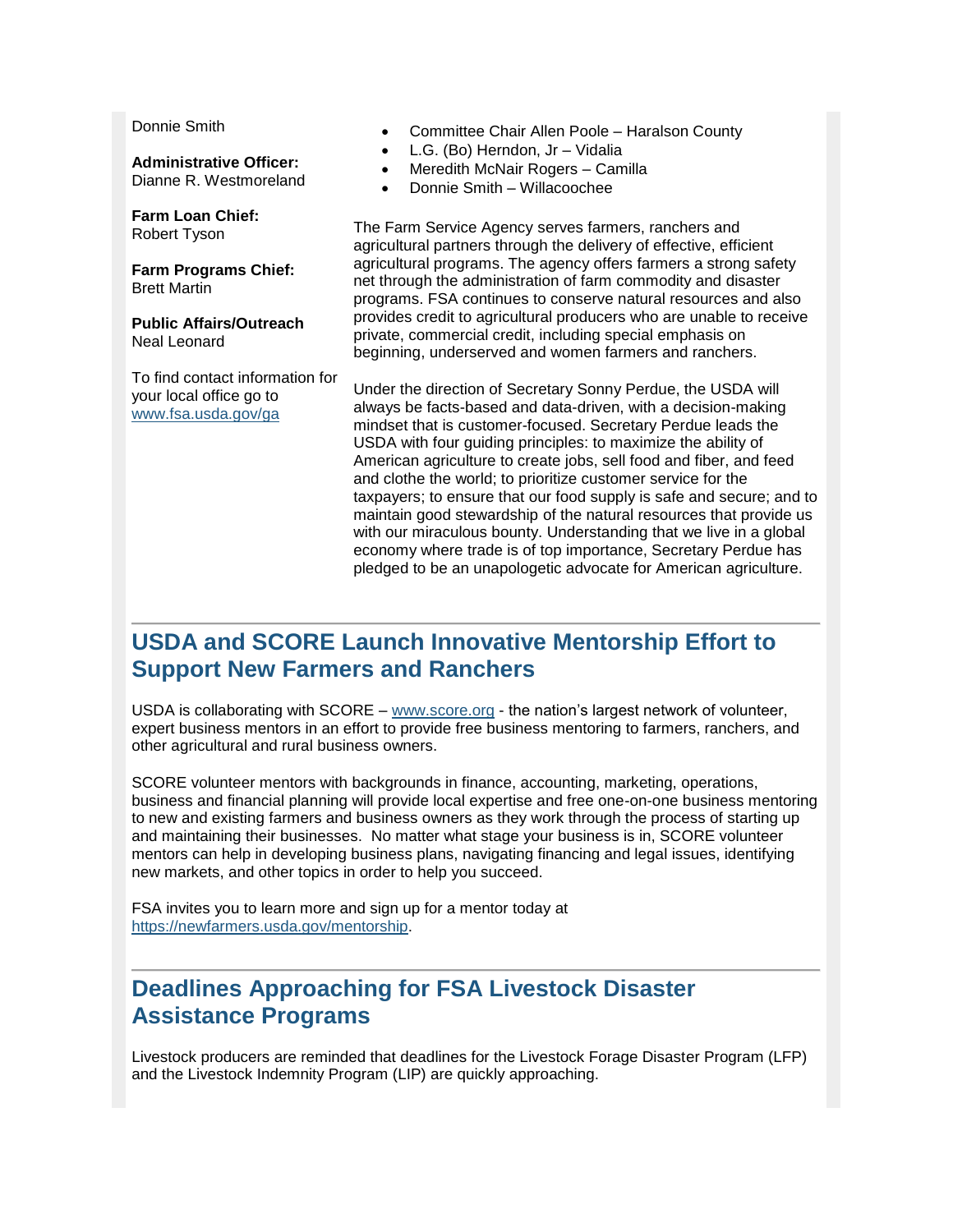The deadline to apply for LFP benefits for 2017 grazing losses is Jan. 30, 2018. Eligible livestock producers must complete a CCC-853 and submit the required supporting documentation by the deadline. LFP provides compensation to eligible livestock producers who suffer grazing losses for covered livestock due to drought on privately owned or cash leased land or fire on federally managed land.

Producers with eligible livestock losses must submit an LIP application for payment by March 31, 2018. LIP provides assistance to eligible producers for livestock death losses in excess of normal mortality due to adverse weather and attacks by animals reintroduced into the wild by the federal government or protected by federal law.

For 2017, eligible LIP losses must occur on or after Jan. 1, 2017, and no later than 60 calendar days from the ending date of the applicable adverse weather event or attack. A notice of loss must be filed with FSA within 30 days of when the loss of livestock is apparent. Participants must provide the following supporting documentation to their local FSA office no later than 90 calendar days after the end of the calendar year in which the eligible loss condition occurred.

- Proof of death documentation
- Copy of growers contracts
- Proof of normal mortality documentation

Please contact your local FSA office to make an appointment to apply for LFP or LIP benefits.

## <span id="page-2-0"></span>**Filing CCC-941 Adjusted Gross Income (AGI) Certifications**

Many producers have experienced delays in receiving Agriculture Risk Coverage (ARC) and Price Loss Coverage (PLC) payments, Loan Deficiency Payments (LDPs) and Market Gains on Marketing Assistance Loans (MALs) because they have not filed form CCC-941, Adjusted Gross Income Certification. LDPs will not be paid until all eligible producers, including landowners who share in the crop, have filed a valid CCC-941.

Producers without a valid CCC-941 certifying their compliance with the average adjusted gross income provisions will not receive payments that have been processed. All farm operators/tenants/owners who have not filed a CCC-941 and have pending payments should IMMEDIATELY file the form with their recording county FSA office. Farm operators and tenants are encouraged to ensure that their landowners have filed the form. FSA has been issuing 2016 ARC/PLC payments and 2017 CRP payments.

FSA can accept the CCC-941 for 2015, 2016, 2017, and 2018. Unlike the past, producers must have the CCC-941 certifying their AGI compliance before any payments can be issued.

## <span id="page-2-1"></span>**Policy Updates for Acreage Reporting**

The USDA Farm Service Agency (FSA) recently made several policy updates for acreage reporting for cover crops, revising intended use, late-filed provisions, grazing allotments as well as updating the definitions of "idle" and "fallow."

**Reporting Cover Crops:**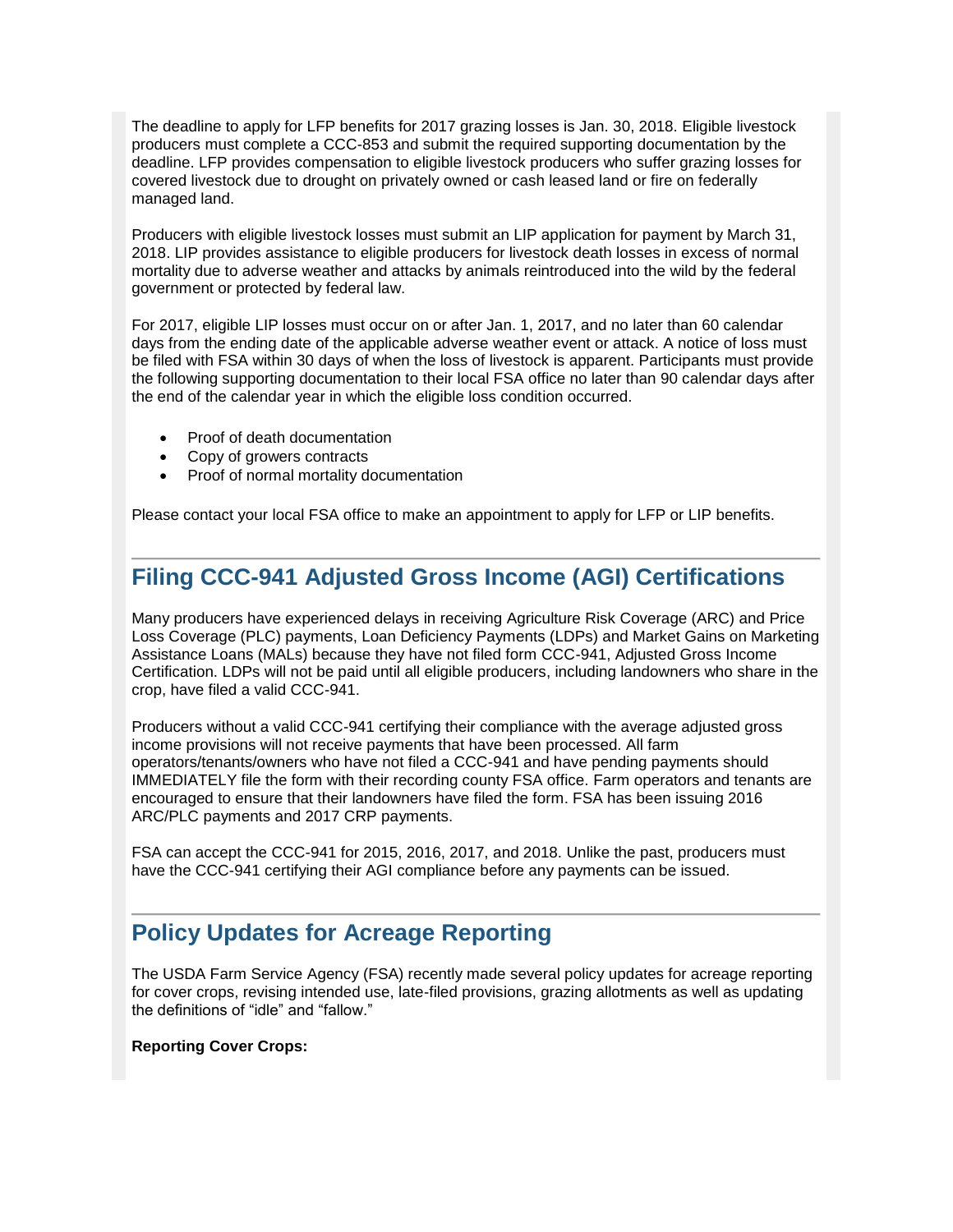FSA made changes to the types of cover crops. Cover crop types can be chosen from the following four categories:

- **Cereals and other grasses** Any cover crop that is classified as a grass plant or cereal grain, and would include, but not be limited to, the following cover crops: cereal rye, wheat, barley, oats, black oats, triticale, annual ryegrass, pearl millet, foxtail millet (also called German, Italian or Hungarian millet), sorghum sudan grass, sorghum and other millets and grasses.
- **Legumes** Any cover crop that is classified as a legume, including, but not limited to, clovers, vetches, peas, sun hemp, cowpeas, lentils and other legumes.
- **Brassicas and other broadleaves** Any cover crop that is classified as a non-legume broadleaf, including, but not limited to, Brassicas such as radishes, turnips, canola, rapeseed, oilseed rape, and mustards, as well as other broadleaf plants such as phacelia, flax, sunflower, buckwheat, and safflower.
- **Mixtures** Mixes of two or more cover crop species planted at the same time, for example, oats and radishes. If the cover crop is harvested for any use other than forage or grazing and is not terminated according to policy guidelines, then that crop will no longer be considered a cover crop and the acreage report must be revised to reflect the actual crop.

#### **Permitted Revision of Intended use After Acreage Reporting Date:**

New operators or owners who pick up a farm after the acreage reporting deadline has passed and the crop has already been reported on the farm, have 30 days to change the intended use. Producer share interest changes alone will not allow for revisions to intended use after the acreage reporting date. The revision must be performed by either the acreage reporting date or within 30 calendar days from the date when the new operator or owner acquired the lease on land, control of the land or ownership and new producer crop share interest in the previously reported crop acreage. Under this policy, appropriate documentation must be provided to the County Committee's satisfaction to determine that a legitimate operator or ownership and producer crop share interest change occurred to permit the revision.

#### **Acreage Reports:**

In order to maintain program eligibility and benefits, producers must timely file acreage reports. Failure to file an acreage report by the crop acreage reporting deadline may result in ineligibility for future program benefits. FSA will not accept acreage reports provided more than a year after the acreage reporting deadline.

#### **Reporting Grazing Allotments:**

FSA offices can now accept acreage reports for grazing allotments. Producers will use form "FSA-578" to report grazing allotments as animal unit months (AUMs) using the "Reporting Unit" field. The local FSA office will need the grazing period start and end date and the percent of public land.

#### **Definitions of Terms**

FSA defines "idle" as cropland or a balance of cropland within a Common Land Unit (CLU) (field/subfield) which is not planted or considered not planted and does not meet the definition of fallow or skip row. For example, the balance of a field that could not be planted due to moisture or a turn area that is not planted would be reported as idle.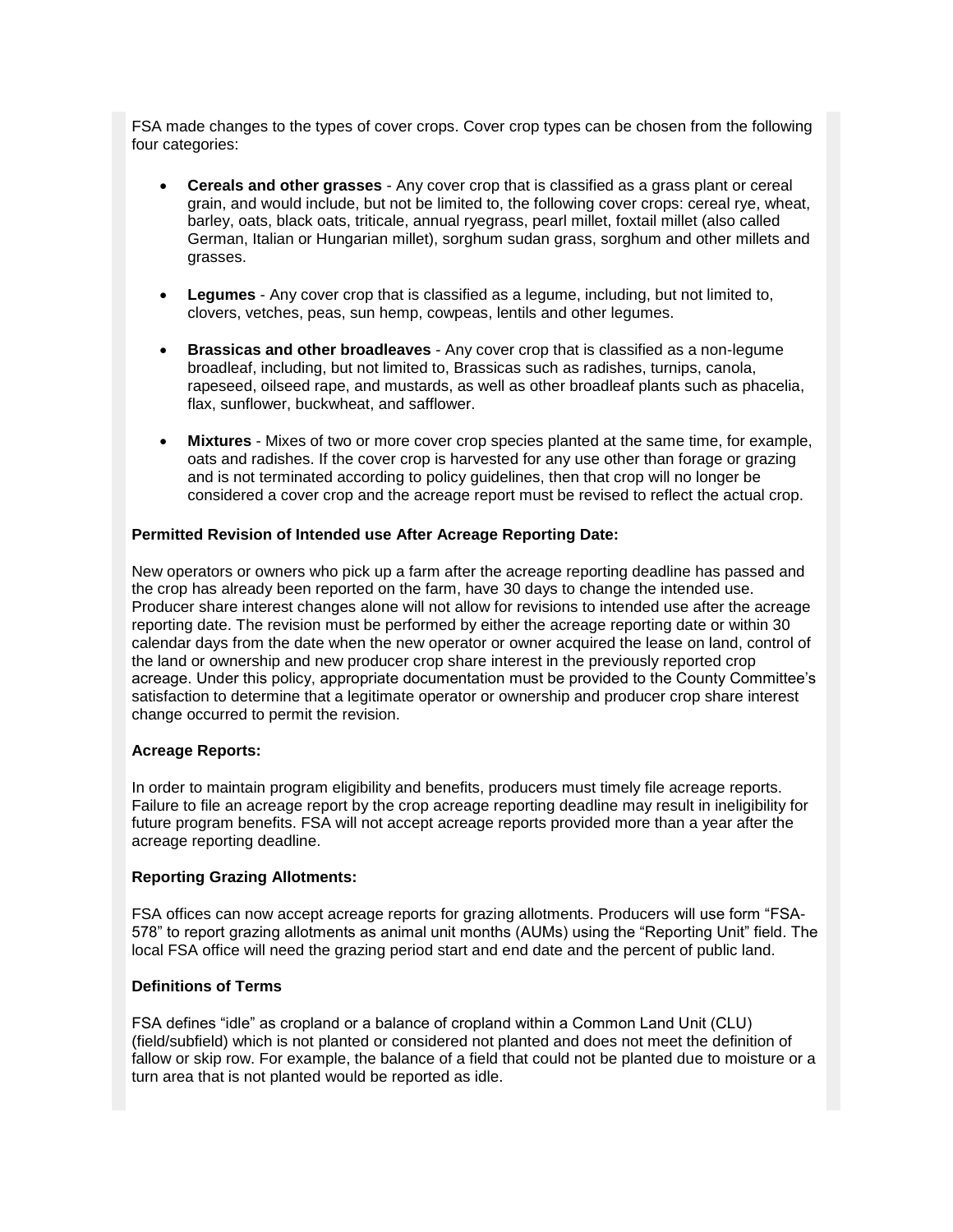Fallow is considered unplanted cropland acres which are part of a crop/fallow rotation where cultivated land that is normally planted is purposely kept out of production during a regular growing season. Resting the ground in this manner allows it to recover its fertility and conserve moisture for crop production in the next growing season.

#### **Cover Crop Guidelines**

Recently the Farm Service Agency (FSA), Natural Resources Conservation Service (NRCS) and Risk Management Agency (RMA) worked together to develop a consistent, simple, and flexible policy for cover crop practices.

The termination and reporting guidelines were updated for cover crops.

#### **Termination**:

The cover crop termination guidelines provide the timeline for terminating cover crops, are based on zones and apply to non-irrigated cropland. To view the zones and additional guidelines visit <https://www.nrcs.usda.gov/wps/portal/nrcs/main/national/landuse/crops/> and click "Cover Crop Termination Guidelines."

#### **Reporting:**

The intended use of cover only will be used to report cover crops. This includes crops that were terminated by tillage and reported with an intended use code of green manure. An FSA policy change will allow cover crops to be hayed and grazed. Program eligibility for the cover crop that is being hayed or grazed will be determined by each specific program.

If the crop reported as cover only is harvested for any use other than forage or grazing and is not terminated properly, then that crop will no longer be considered a cover crop.

Crops reported with an intended use of cover only will not count toward the total cropland on the farm. In these situations a subsequent crop will be reported to account for all cropland on the farm.

Cover crops include grasses, legumes, and forbs, for seasonal cover and other conservation purposes. Cover crops are primarily used for erosion control, soil health improvement, and water quality improvement. The cover crop may be terminated by natural causes, such as frost, or intentionally terminated through chemical application, crimping, rolling, tillage, or cutting. A cover crop managed and terminated according to NRCS Cover Crop Termination Guidelines is **not**  considered a crop for crop insurance purposes.

Cover crops can be planted: with no subsequent crop planted, before a subsequent crop, after prevented planting acreage, after a planted crop, or into a standing crop.

## <span id="page-4-0"></span>**2018 Acreage Reporting Dates**

In order to comply with FSA program eligibility requirements, all producers are encouraged to visit their local county FSA office to file an accurate crop certification report by the applicable deadline.

The following acreage reporting dates are applicable:

February 15, 2018 Onions (Planted 10/21-2/1)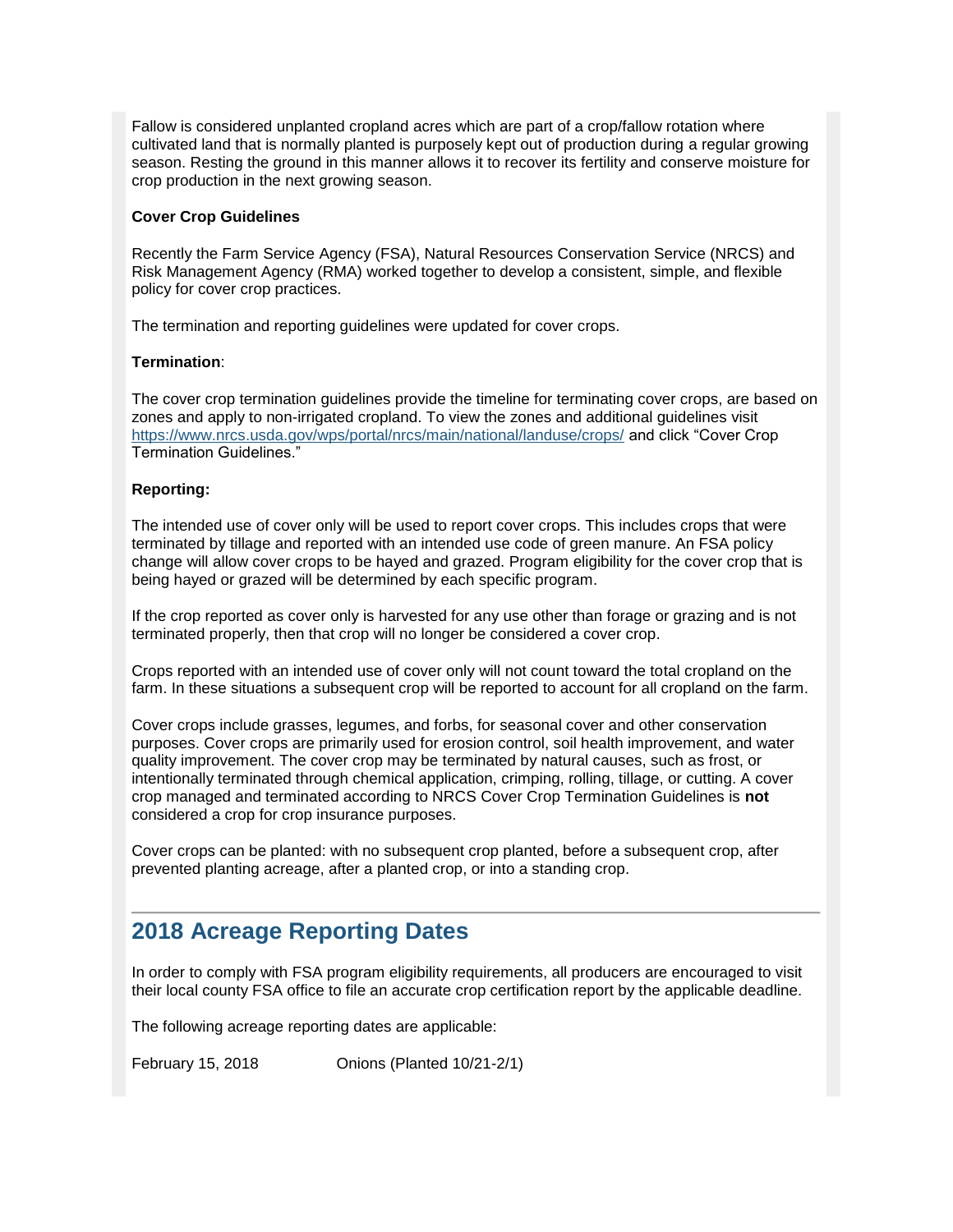| March 15, 2018       | Pecans, Cabbage (Planted 10/1-2/20)                              |
|----------------------|------------------------------------------------------------------|
| May 15, 2018<br>4/5) | Sweet Corn (Planted 8/26-5/15), Tobacco, Tomatoes (Planted 8/16- |
| July 15, 2018        | All other crops                                                  |
| August 15, 2018      | Tomatoes (Planted 7/1-8/15)                                      |
| September 15, 2018   | Sweet Corn (Planted 7/15-8/25)                                   |
| October 15, 2018     | Cabbage (Planted 7/16-9/30)                                      |

The following exceptions apply to the above acreage reporting dates:

- If the crop has not been planted by the above acreage reporting date, then the acreage must be reported no later than 15 calendar days after planting is completed.
- If a producer acquires additional acreage after the above acreage reporting date, then the acreage must be reported no later than 30 calendars days after purchase or acquiring the lease. Appropriate documentation must be provided to the county office.
- If a perennial forage crop is reported with the intended use of "cover only," "green manure," "left standing," or "seed," then the acreage must be reported by July 15. Noninsured Crop Disaster Assistance Program (NAP) policyholders should note that the acreage reporting date for NAP covered crops is the earlier of the dates listed above or 15 calendar days before grazing or harvesting of the crop begins. For questions regarding crop certification and crop loss reports, please contact the local county FSA office.

## <span id="page-5-0"></span>**Report 2017 Livestock Losses**

The Livestock Indemnity Program (LIP) provides assistance to eligible producers for livestock death losses in excess of normal mortality due to adverse weather and attacks by animals reintroduced into the wild by the federal government or protected by federal law. LIP compensates livestock owners and contract growers for livestock death losses in excess of normal mortality due to adverse weather, including losses due to hurricanes, floods, blizzards, wildfires, extreme heat, or extreme cold.

For 2017, eligible losses must occur on or after Jan. 1, 2017, and no later than 60 calendar days from the ending date of the applicable adverse weather event or attack. A notice of loss must be filed with FSA within 30 days of when the loss of livestock is apparent. Participants must provide the following supporting documentation to their local FSA county office no later than 90 calendar days after the end of the calendar year in which the eligible loss condition occurred.

- Proof of death documentation
- Copy of growers contracts
- Proof of normal mortality documentation

USDA has established normal mortality rates for each type and weight range of eligible livestock, i.e., Adult Beef Cow =  $1.0\%$  and Non-Adult Beef Cattle (less than 400 pounds) =  $4\%$ . These established percentages reflect losses that are considered expected or typical under "normal" conditions. Producers who suffer livestock losses in 2017 must file both of the following:

A notice of loss the earlier of 30 calendar days of when the loss was apparent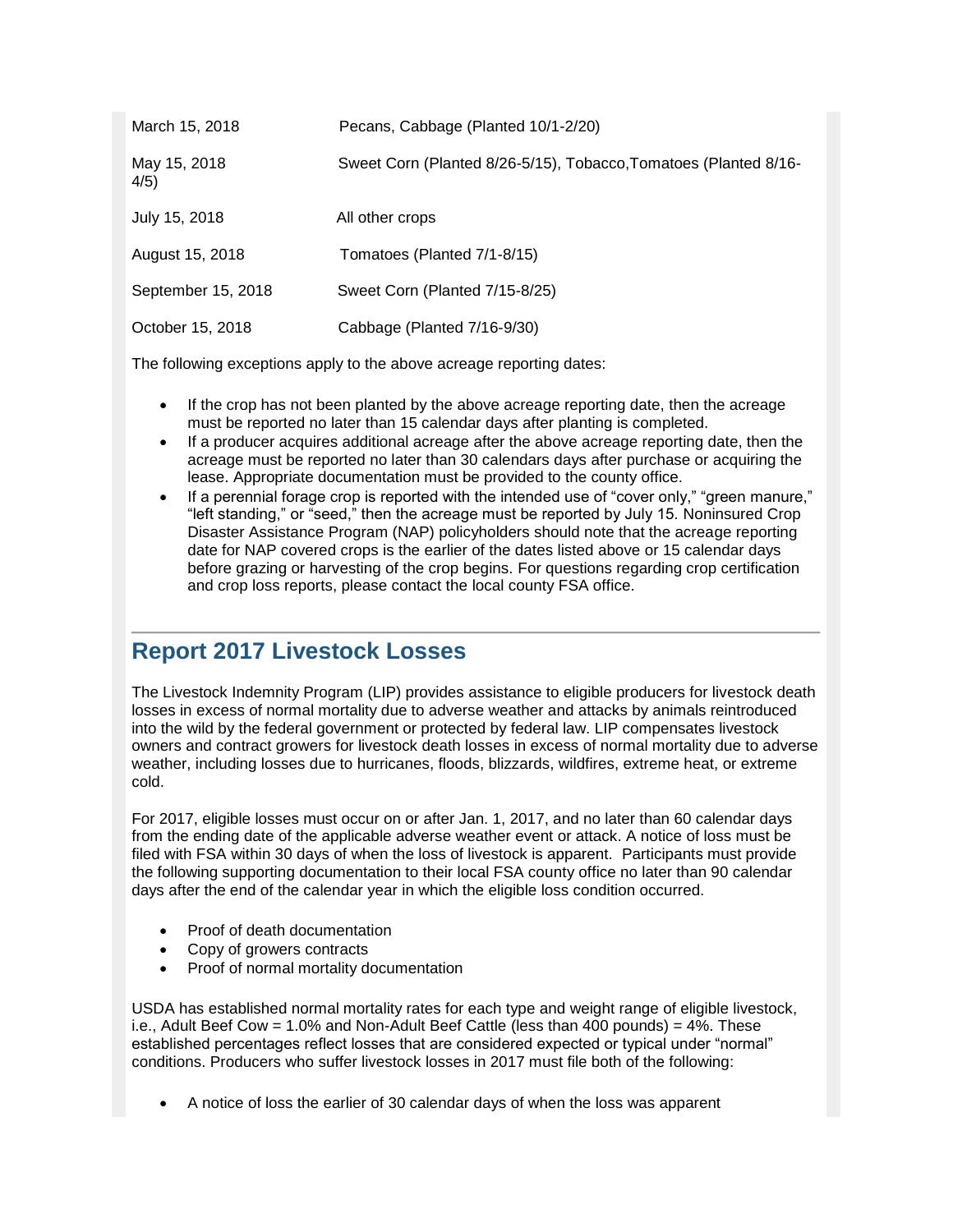An application for payment by March 31, 2018.

Additional Information about LIP is available at your local FSA office or online at: [www.fsa.usda.gov.](http://www.fsa.usda.gov/)

## <span id="page-6-0"></span>**2017 Livestock Forage Losses**

Producers in eligible counties are eligible to apply for 2017 Livestock Forage Disaster Program (LFP) benefits on small grain, native pasture, improved pasture, annual ryegrass, and forage sorghum.

LFP provides compensation to eligible livestock producers who suffer grazing losses for covered livestock due to drought on privately owned or cash leased land or fire on federally managed land.

County committees can only accept LFP applications after notification is received by the National Office of qualifying drought or if a federal agency prohibits producers from grazing normal permitted livestock on federally managed lands due to qualifying fire.

Eligible livestock producers must complete a CCC-853 and the required supporting documentation no later than Jan. 30, 2018 for 2017 losses.

Additional information about LFP, including eligible livestock and fire criteria, is available at your local FSA office or online at: [www.fsa.usda.gov.](http://www.fsa.usda.gov/)

## <span id="page-6-1"></span>**USDA Offers Targeted Farm Loan Funding for Underserved Groups and Beginning Farmers**

The USDA Farm Service Agency (FSA) reminds producers that FSA offers targeted farm ownership and farm operating loans to assist underserved applicants as well as beginning farmers and ranchers.

USDA defines underserved applicants as a group whose members have been subjected to racial, ethnic, or gender prejudice because of their identity as members of the group without regard to their individual qualities. For farm loan program purposes, targeted underserved groups are women, African Americans, American Indians and Alaskan Natives, Hispanics, and Asians and Pacific Islanders.

Underserved or beginning farmers and ranchers who cannot obtain commercial credit from a bank can apply for either FSA direct loans or guaranteed loans. Direct loans are made to applicants by FSA. Guaranteed loans are made by lending institutions who arrange for FSA to guarantee the loan. FSA can guarantee up to 95 percent of the loss of principal and interest on a loan. The FSA guarantee allows lenders to make agricultural credit available to producers who do not meet the lender's normal underwriting criteria.

The direct and guaranteed loan program provides for two types of loans: farm ownership loans and farm operating loans. In addition to customary farm operating and ownership loans, FSA now offers Microloans through the direct loan program. The focus of Microloans is on the financing needs of small, beginning farmer, niche, and non-traditional farm operations. Microloans are available for both ownership and operating finance needs. To learn more about microloans, visit [www.fsa.usda.gov/microloans.](http://www.fsa.usda.gov/microloans)